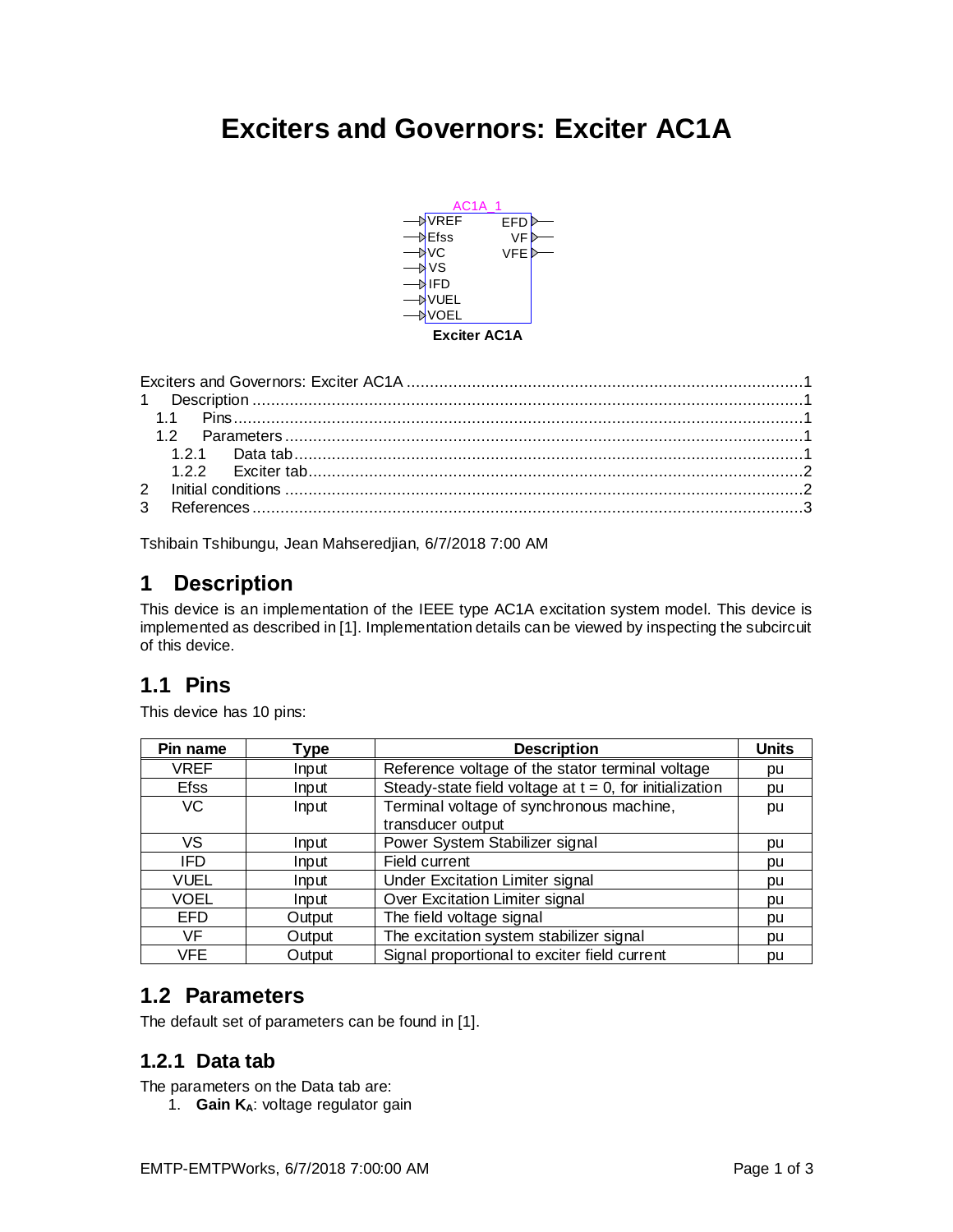- 2. **Time constant TA**: voltage regulator time constant
- 3. **Maximum regulator output VAmax**: maximum regulator voltage output
- 4. **Minimum regulator output VAmin**: minimum regulator voltage output
- 5. **Maximum regulator output VRmax**: maximum regulator voltage output
- 6. **Minimum regulator output VRmin**: minimum regulator voltage output
- 7. **Time constant TB**: time constant of the lead-lag compensator
- 8. **Time constant TC**: time constant of the lead-lag compensator
- 9. **Gain KF**: excitation control system stabilizer gain
- 10. **Time constant T<sub>F</sub>**: excitation control system stabilizer time constant
- 11. Under Excitation Limiter option: see explanations below.
- 12. Over Excitation Limiter option: see explanation below.

There are two possible selections for the Under Excitation Limiter option:

- 1. VUEL not available
- 2. VUEL connected to the high value gate (HV gate)

There are two possible selections for the Over Excitation Limiter option:

- 1. VOEL not available
- 2. VOEL connected to the low value gate (LV gate)

#### <span id="page-1-0"></span>**1.2.2 Exciter tab**

The exciter tab allows to input:

- 1. **Gain**  $K_E$ **: exciter gain**
- 2. **Time constant TE**: exciter time constant
- 3. **Demagnetizing factor K<sub>D</sub>:** demagnetizing factor
- 4. **Rectifier loading factor KC**: rectifier loading factor
- 5. **Voltage VE1**: The exciter voltage point which is near the exciter ceiling voltage
- 6. **Voltage VE2**: The exciter voltage point which is near 75% of VE1
- 7. **Saturation function output SE**  $V_{E1}$ **: The exciter saturation function value at V<sub>E1</sub>**
- 8. **Saturation function output SE\_V**<sub>E2</sub>: The exciter saturation function value at V<sub>E2</sub>

The exciter saturation function is defined as

$$
S_E = A_{EX} e^{B_{EX}E_{FD}} \tag{1}
$$

which gives the approximate saturation for any  $E_{FD}$  (exciter output voltage). According to [\[2\]](#page-2-2) (see pages 562 and 563), the coefficients  $A_{EX}$  and  $B_{EX}$  can be found from:

$$
A_{EX} = \frac{S_{V_{E2}}^4}{S_{V_{E1}}^3}
$$
 (2)

$$
B_{EX} = \frac{4}{V_{E1}} \ln \left( \frac{S_{V_{E1}}}{S_{V_{E2}}} \right)
$$
 (3)

<span id="page-1-1"></span>In the literature [\[2\]](#page-2-2)  $\text{V}_{\text{E1}} = \text{V}_{\text{E}_{\text{max}}}$  and  $\text{V}_{\text{E2}} = \text{V}_{\text{E}_{0.75\text{max}}}$ .

### **2 Initial conditions**

The reference voltage VREF can be manually or automatically set by connecting or not connecting the input signal VREF, respectively. When VREF is not connected (the signal is zero), the reference voltage is internally found from the steady-state solution. When VREF is connected, its initial value must match the per unit steady-state voltage of the stator terminal voltage, since otherwise the generator voltage will not start at the actual steady-state.